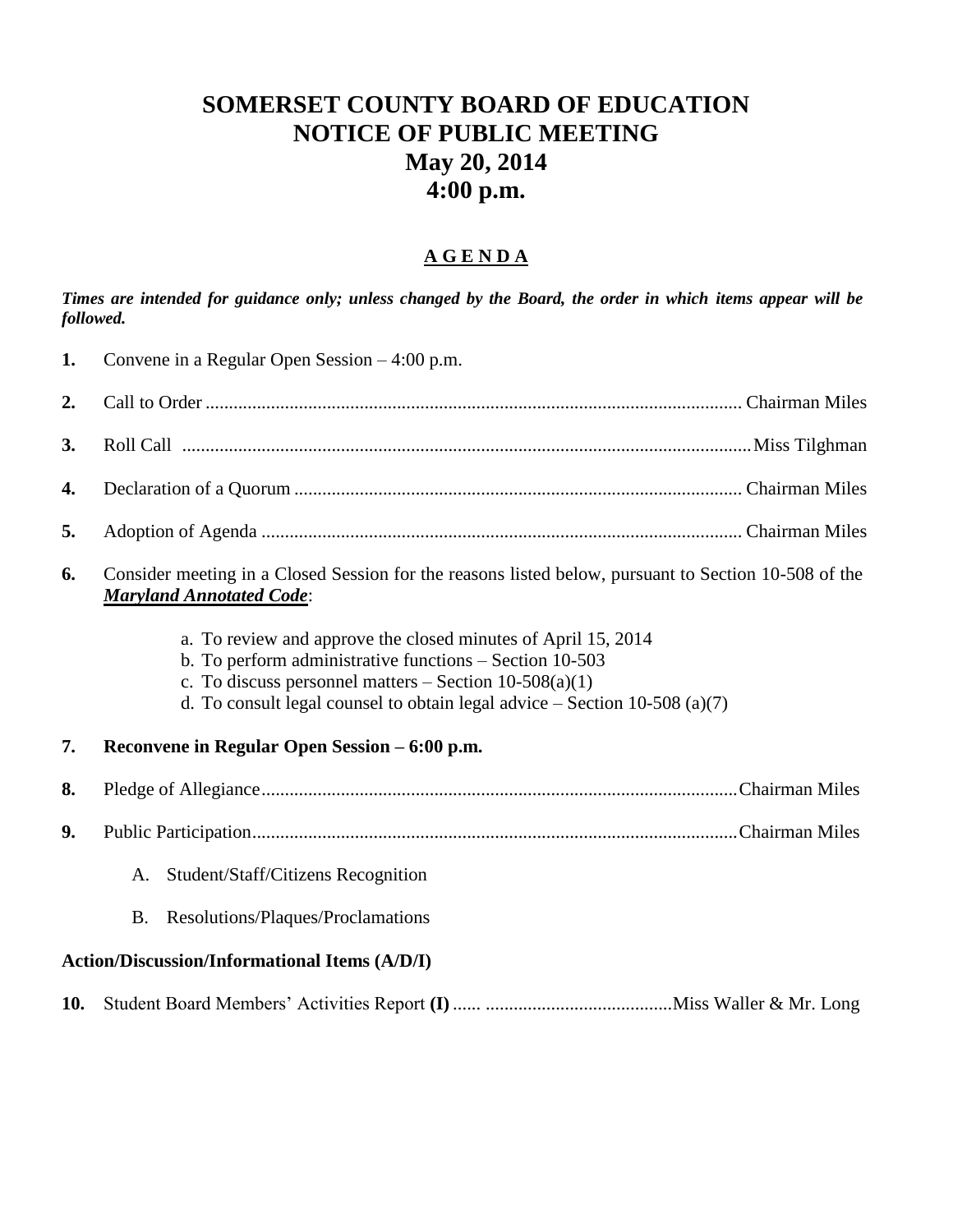| 11. |                                     |                                                                                                                                                                                                                                                                      |  |  |  |
|-----|-------------------------------------|----------------------------------------------------------------------------------------------------------------------------------------------------------------------------------------------------------------------------------------------------------------------|--|--|--|
|     |                                     | $\triangleright$ April 15, 2014                                                                                                                                                                                                                                      |  |  |  |
| 12. |                                     | Announcement of Closed Session Meeting                                                                                                                                                                                                                               |  |  |  |
|     |                                     | a. To review and approve the closed minutes of April 15, 2014<br>b. To perform administrative functions – Section 10-503<br>c. To discuss personnel matters $-$ Section 10-508(a)(1)<br>d. To consult legal counsel to obtain legal advice $-$ Section 10-508 (a)(7) |  |  |  |
| 13. | <b>UNFINISHED BUSINESS</b>          |                                                                                                                                                                                                                                                                      |  |  |  |
|     | <b>A. Administrative Operations</b> |                                                                                                                                                                                                                                                                      |  |  |  |
|     |                                     | (Exhibit 13-A1)                                                                                                                                                                                                                                                      |  |  |  |
|     |                                     | (Exhibit 13-A2)                                                                                                                                                                                                                                                      |  |  |  |
|     |                                     | (Exhibit 13-A3)                                                                                                                                                                                                                                                      |  |  |  |
| 14. | <b>New BUSINESS</b>                 |                                                                                                                                                                                                                                                                      |  |  |  |
|     |                                     | A. Curriculum & Instruction                                                                                                                                                                                                                                          |  |  |  |
|     |                                     | (Exhibit 14-A1)                                                                                                                                                                                                                                                      |  |  |  |
|     |                                     | <b>B.</b> Monthly Finance Reports                                                                                                                                                                                                                                    |  |  |  |
|     |                                     | (Exhibit 14-B1)                                                                                                                                                                                                                                                      |  |  |  |
|     |                                     | (Exhibit 14-B2)                                                                                                                                                                                                                                                      |  |  |  |
|     |                                     | C. Capital Improvements - Bidding Contracts                                                                                                                                                                                                                          |  |  |  |
|     |                                     | 1. Greenwood Elementary School's HVAC System Replacement Contract (A) Miss Haley<br>$(Exhibit 14-C1)$                                                                                                                                                                |  |  |  |
|     | 2.                                  | (Exhibit 14-C2)                                                                                                                                                                                                                                                      |  |  |  |